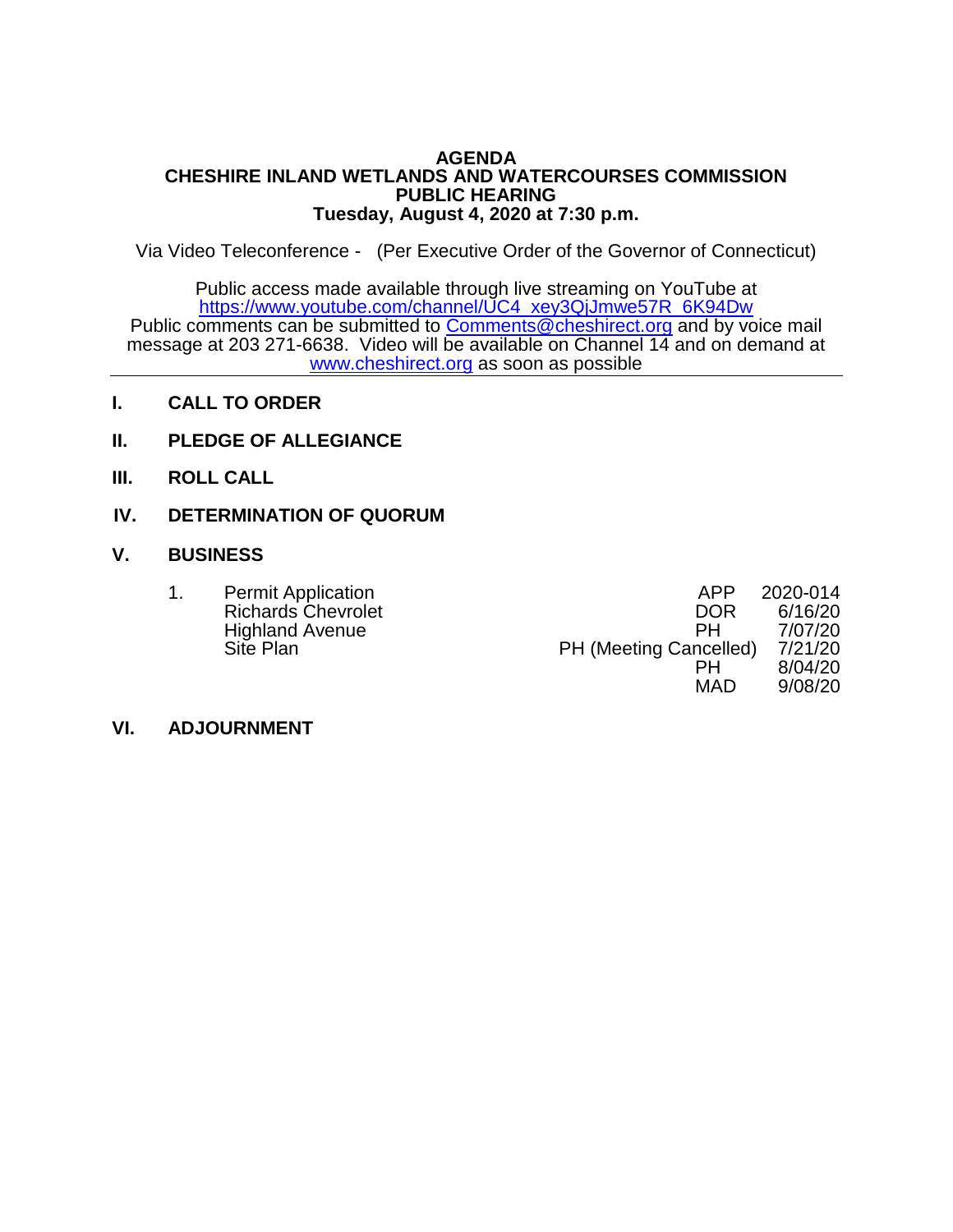### **AGENDA**

#### **CHESHIRE INLAND WETLANDS AND WATERCOURSES COMMISSION REGULAR MEETING** (Immediately following the Public Hearing) **Tuesday, August 4, 2020 at 7:30 p.m.**

Via Video Teleconference - (Per Executive Order of the Governor of Connecticut)

Public access made available through live streaming on YouTube at [https://www.youtube.com/channel/UC4\\_xey3QjJmwe57R\\_6K94Dw](https://www.youtube.com/channel/UC4_xey3QjJmwe57R_6K94Dw)

Video will be available on Channel 14 and on demand at [www.cheshirect.org](http://www.cheshirect.org/) as soon as possible

- **I. CALL TO ORDER**
- **II. PLEDGE OF ALLEGIANCE**
- **III. ROLL CALL**
- **IV. DETERMINATION OF QUORUM**
- **V. APPROVAL OF MINUTES –** Public Hearing July 7, 2020 Regular Meeting – July 7, 2020

## **VI. COMMUNICATIONS**

- Soil Scientist Report from Ed Davison, dated: 7/06/20 Re: Highland Avenue, APP #2020-014
- 2. Plantings Inspection Report from SSES, dated: 7/08/20 Re: 2085 Plank Road, Notice of Violation/Corrective Order
- 3. Request for Bond Release from Ed Barnett, dated: 7/09/20 Re: 569 Cornwall Avenue, Permit #2019-001
- 4. Request for Permit Extension from Paul Bowman, dated: 7/10/20 Re: Coleman Road Subdivision (Monarch Estates), APP #2015-021
- 5. Request for Determination 2020-017, from Doug Lombardo, dated: 7/15/20 Re: 295 Talmadge Road, Trench for power line, APP #2020-017
- 6. Engineering Comments, dated: 7/15/20 Re: Highland Avenue, APP #2020-014
- 7. City of Meriden Comments, dated: 7/21/20 Re: 30 & 40 Monarch Place (Monarch Estates), APP's #2020-018 & 019

# **VII. INSPECTION REPORTS**<br>1. Written Inspections

- 1. Written Inspections<br>2. Staff Inspections
- Staff Inspections

#### **VIII. ENFORCEMENT ACTIONS**

1. Notice of Violation/Cease and Desist Order Violation of IWWC Permit #2019-006 Ricci Construction Group Fenn Road Assessor's Map No. 91, Lot No. 132